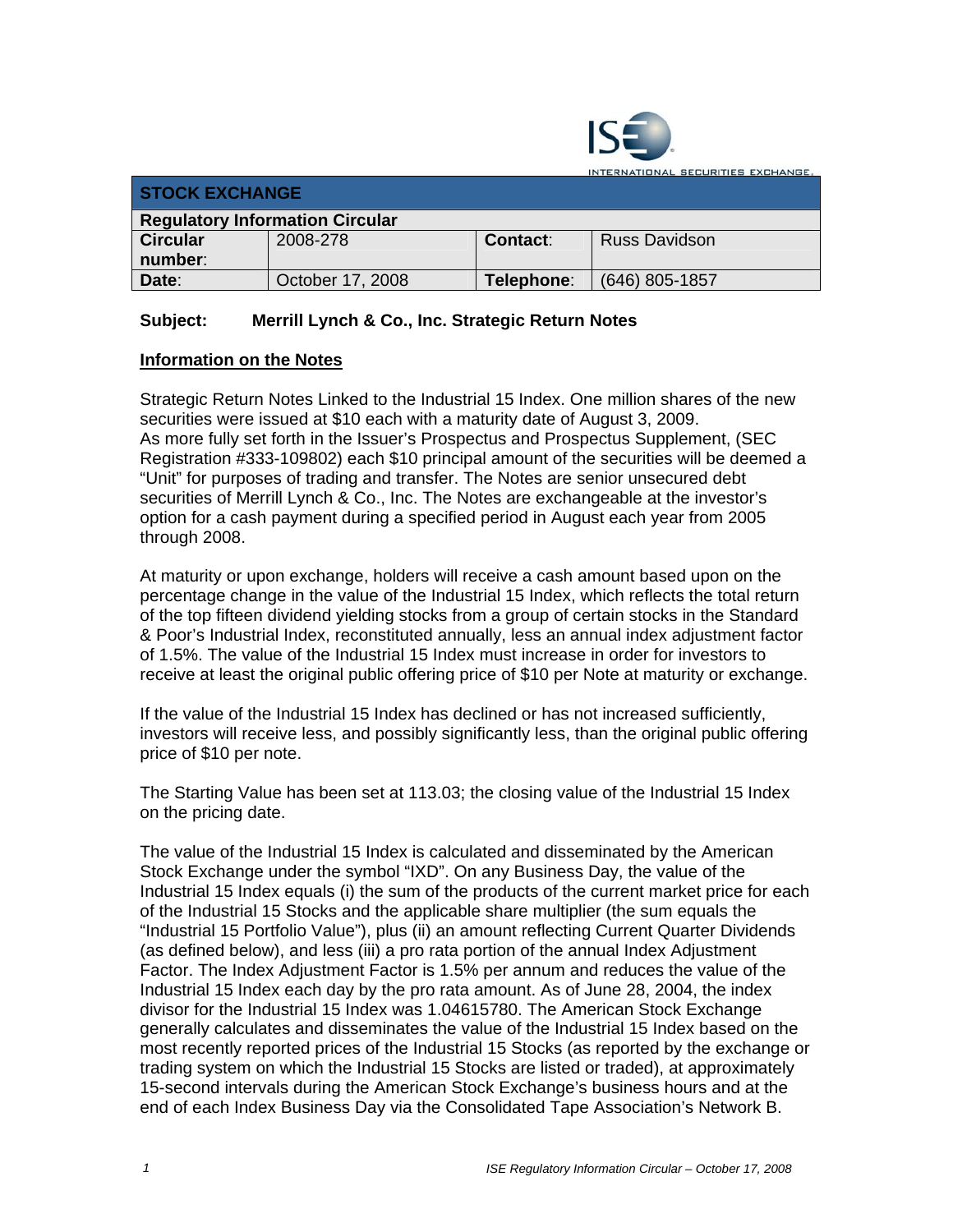Please note that an investment in the Notes does not entitle you to any ownership or other interest in the stocks of the companies included in the Industrial 15 Index.

It is expected that the market value of the SRK will depend substantially on the value of the Industrial 15 Index and be affected by a number of other interrelated factors including, among other things: the general level of interest rates, the volatility of the Average, the time remaining to maturity, the dividend yields of the stocks comprising the Average, and the credit ratings of the Issuer.

SRK will be quoted and trade as an equity issue in round lots of 100, and will trade "flat" without accrued interest.

Additional information, including information concerning taxation may be found in the Prospectus.

Trading in the shares on ISE is on a UTP basis and is subject to ISE equity trading rules. The shares will trade from 9:00 a.m. until 4:00 p.m. Eastern Time. Equity Electronic Access Members ("Equity EAMs") trading the shares during the Pre-Market Session are exposed to the risk of the lack of the calculation or dissemination of underlying index value or intraday indicative value ("IIV"). For certain derivative securities products, an updated underlying index value or IIV may not be calculated or publicly disseminated in the Pre-Market hours. Since the underlying index value and IIV are not calculated or widely disseminated during Pre-Market hours, an investor who is unable to calculate implied values for certain derivative securities products during Pre-Market hours may be at a disadvantage to market professionals.

Equity EAMs also should review NASD Notice to Members 03-71 for guidance on trading these products. The Notice reminds members of their obligations to: (1) conduct adequate due diligence to understand the features of the product; (2) perform a reasonable-basis suitability analysis; (3) perform customer-specific suitability analysis in connection with any recommended transactions; (4) provide a balanced disclosure of both the risks and rewards associated with the particular product, especially when selling to retail investors; (5) implement appropriate internal controls; and (6) train registered persons regarding the features, risk and suitability of these products.

**This Regulatory Information Circular is not a statutory Prospectus. Equity EAMs should consult the Trust's Registration Statement, SAI, Prospectus and the Fund's website for relevant information.**